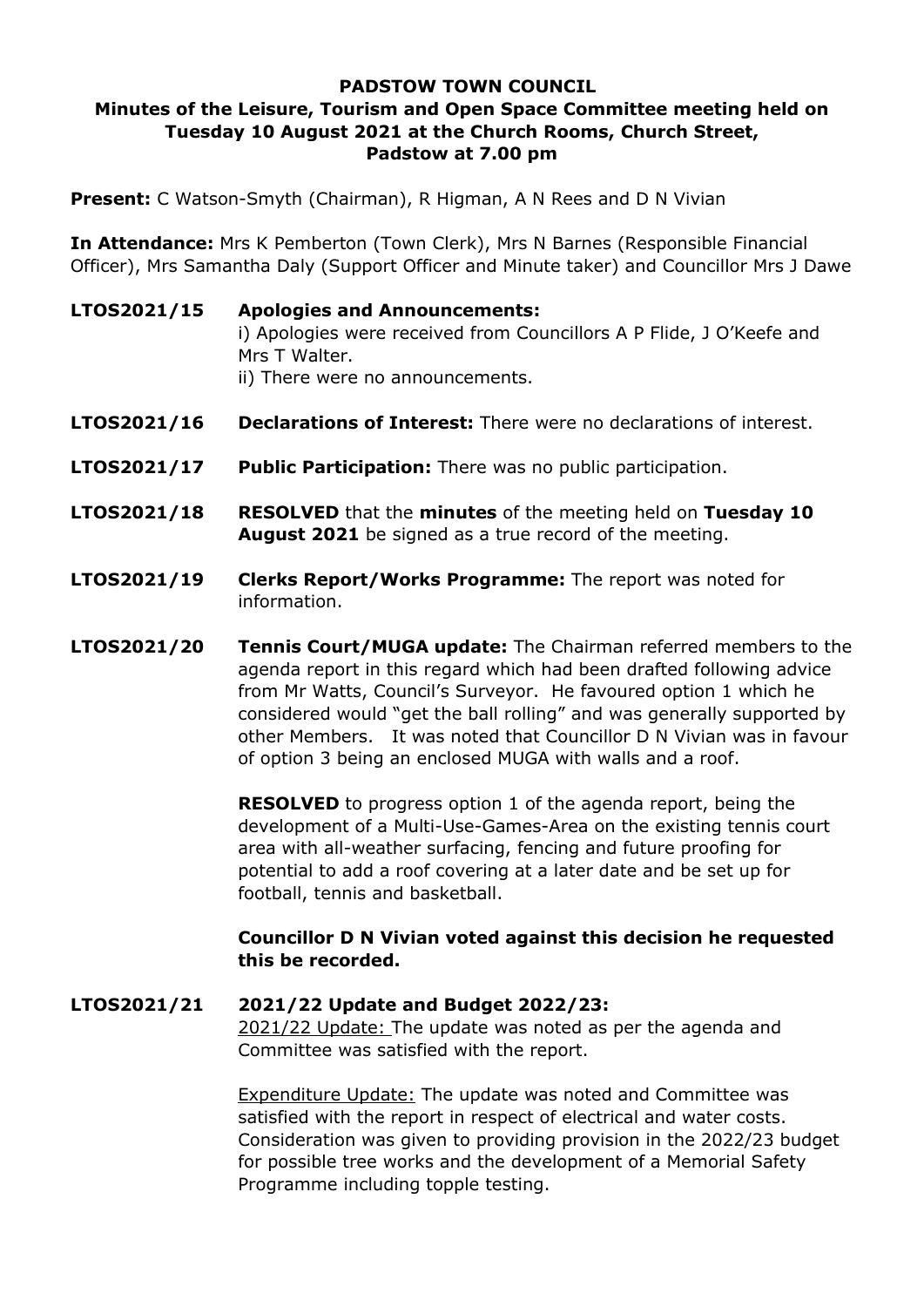## **RESOLVED to recommend to the Finance and General Purposes Committee that:**

- i) £10,000 be included within the LTOS Grounds Maintenance nominal code for possible tree works; and
- ii) £6,000 be included within the LTOS Environment Cemetery cost Centre for potential costs towards a Memorial Safety Programme and topple testing.

Fees and Charges 2022/23: Members noted that the Burial and Memorial fees had been increased on 1 April 2021 and noted the current filming charges of £1,500 per day for commercial organisations, negotiable at the Town Clerk's discretion.

# **RESOLVED to recommend to the Finance and General Purposes Committee that:**

- i) No change be made to the Burial Fees and Charges for the year 2022/23; and
- ii) No change be made to Filming Fees for the year 2022/23.

Proposed Projects 2022/23: Consideration was given to projects for the coming year.

MUGA: Members were keen to retain provision in the budget for the year 2022/23.

Lawns Play Area: It was noted that the play area equipment needed an increasing level of expensive repairs and with parts coming from France, these were now also experiencing timely delays, perhaps due to Brexit. For insurance purposes, parts had to be purchased from the manufacturer and so there was no option to change supplier for parts. It was generally felt a good idea to bring the project forward to 2022/23 with a view to redoing the area entirely, details of which would need to be worked up by Committee at a later date. In response to a member query the Town Clerk confirmed that PTC only own the play area at Lawns and all other play areas are owned by CC. At committees request she would raise concern with CC over the condition of the other play areas in the Parish.

Community Engagement and Queens Jubilee: Members noted the agenda report in respect of these and were supportive of the suggestions proposed examples being, community events in the children's holidays including sporting events, Badger School, Owl Sanctuary and story time. All felt a provision should be included.

Plantation: It was noted that the compost area in Plantation had become unsightly and was misused. Committee was supportive of including a provision in the budget to remove the compost and waste and improve this area.

Skate Park Fencing: Members wished to see the wooden skate park fencing replaced with the metal fencing used in the rest of the area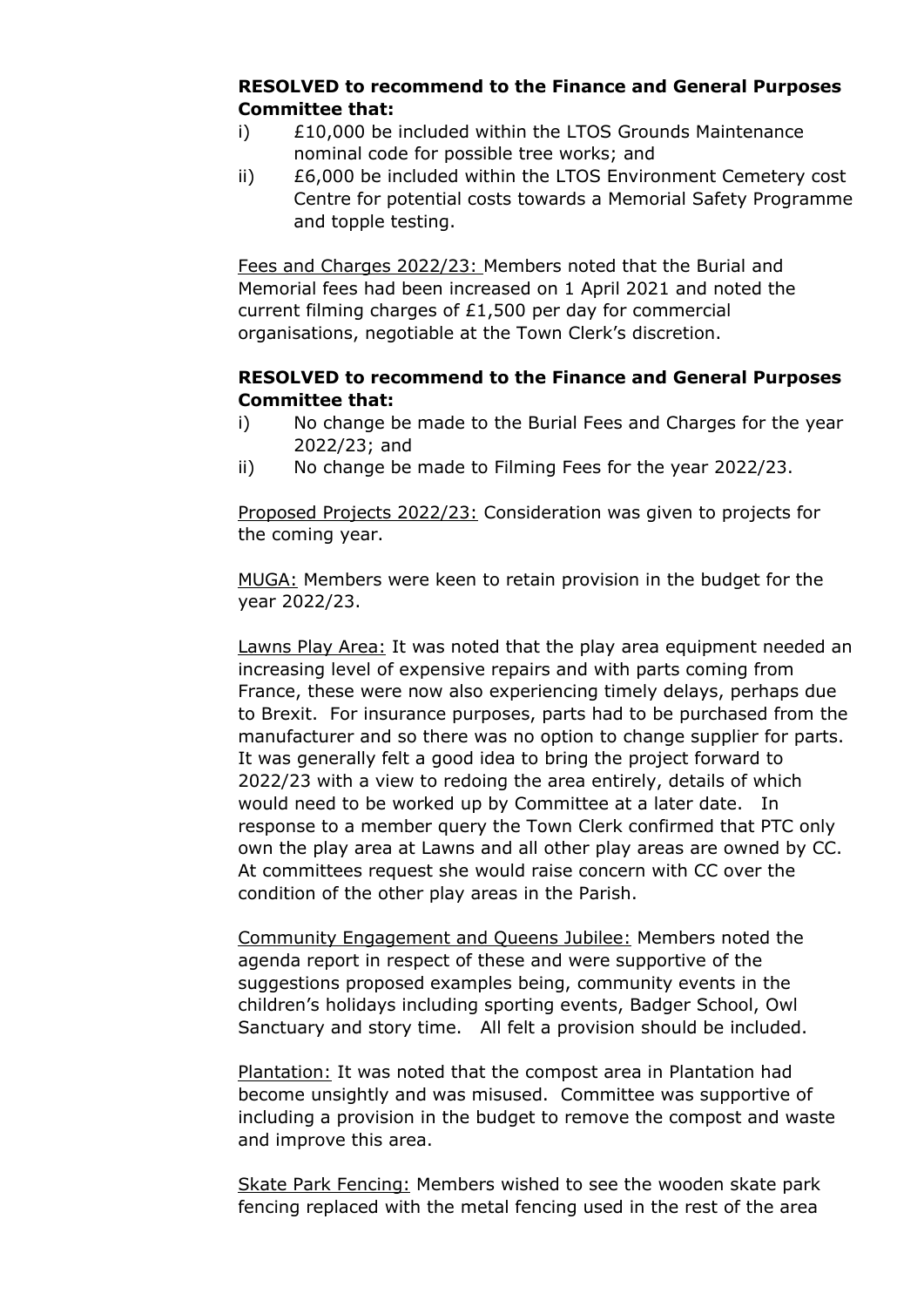due to repeated damage to the existing fence. It was agreed that the Town Clerk should contact the contractor Michael Vanstones for a quote in the New Year and that they be the preferred contractor.

Tesco Bus Shelter: The Town Clerk advised she had been contacted by the company responsible for the bus shelter who wished to improve the shelter. Comment was made that replacing the shelter with a clear Perspex structure would help to reduce anti-social behaviour and provide a better view of the bus approaching to waiting passengers. The Town Clerk understood the works would be paid for by the company responsible and they would have ultimate say on design and size, in liaison with Cornwall Council, however members felt it prudent to include a contingency in the Budget to support the project if needed.

Core Building: The Town Clerk advised that no maintenance had been undertaken on the Core Building since it had be taken over however the fire alarm and security of the building had been arranged. It was felt a new front door was needed soon. Generally, members felt that a use for the building would become clear, particularly once the MUGA was built, and felt it important the building is not neglected in the meantime. It was agreed a maintenance and upkeep provision be included in the budget.

Tommy Figure Stile Field: A member raised the idea of purchasing a solid Tommy figure to be instated on the plinth in Stile Field which would withstand the weather conditions and it was agreed a provision be included in the budget. It was noted that the project should be undertaken in consultation with the Royal British Legion and that consideration should be given to bury the plinth in the ground as a base as originally intended.

## **RESOLVED to recommend to the Finance and General Purposes Committee that the following provisions be included in the budget for 2022/23:**

- i) £200,000 for a Multi-Use Games Area (MUGA);
- ii) £90,000 for replacing the play equipment at the Lawns Play Area;
- iii) £10,000 for Community Engagement to include the Queen's Jubilee and other events;
- iv) £5,000 provision in the Grounds Maintenance budget for improvements to the Plantation compost area;
- $v$ )  $\pm$  10,000 to replace the wooden fencing in the skate park with the same metal fencing used elsewhere in the Lawns car park, and that the preferred contractor, Michael Vanstone be approached for a quote;
- vi) £2,000 as a contingency for the replacement of the Tesco Bus Shelter;
- vii) £10,000 for maintenance and upkeep of the Core Building; and
- viii) £1,000 for a solid "tommy" style figure to be located in Stile Field.